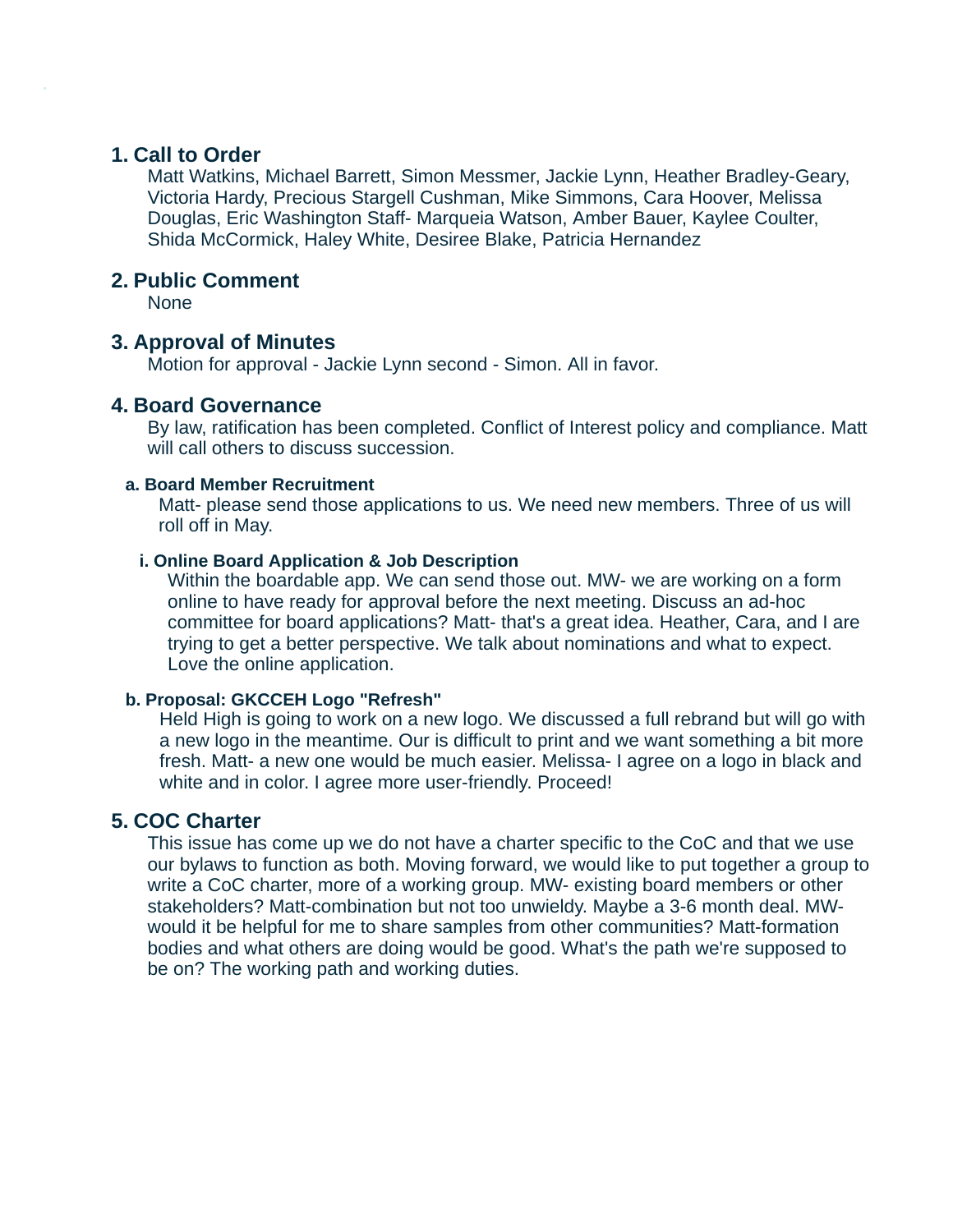# **6. Board Member Engagement**

### **Outreach "Field Trip"**

### **Nickel and Dimed**

Field trip- Cross-Lines group meets on Wed mornings, or Sat event. Jackie- we discussed the weather. Amber- did we hear from HUD? MW-we did hear from him but he's still new in his role and said he would get back with me. Matt- I can work through Brian.

Staff Bookclub: Nickel and Dimed- just finished chapter one

### **a. Review GKCCEH Mission & Vision Statements**

#### Mission Statement:

To advance the collaborative goal to prevent poverty and end homelessness through knowledge sharing, creative strategies, and community partnerships within the Greater Kansas City area.

#### Vision Statement:

A local community where every person has access to housing as a platform upon which to build a healthy, stable, and meaningful life.

Executive committee- started to revamp and wanted to make sure these still work? HBG-be careful continuously changing it. I'm not against it. Michael- if no fundamental change doesn't work it out. Michael-maybe takes a look holistically at the organization and are we doing what we need to accomplish. Since we do have some changes coming up.

### **b. Board Member Bios**

Needed for the website for the board and community to be more acquainted? Wanted to check in. Matt- I'm ok with it. MW- I do have a few already.

# **7. Org and Staff Update**

April- Traumatic Brain Injury awareness- Met with Eric Washington. Very important topic. We want to be able to train folks to identify TBI.

May- Anniversary of the death of Robert Rayford first person who died of HIV (17) We are finding a lot of people living with HIV out on the streets and working to fill the gaps. June- Fair Housing training and LGBTQ and Fair Housing as well.

### **a. ED Report**

See Documents

### **b. Community, Committees & Advocacy**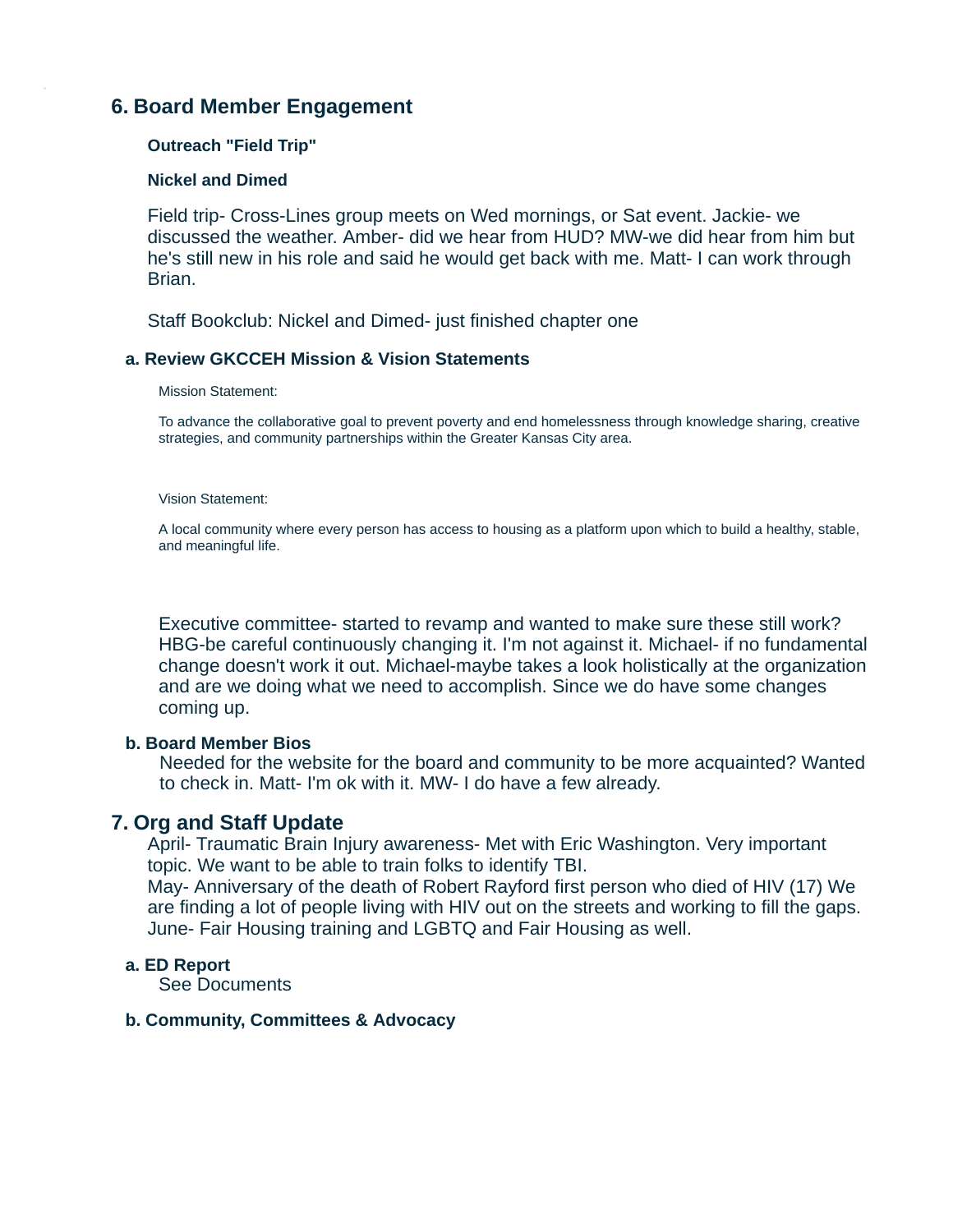#### **i. News & Highlights**

Beehive Update - we have clearance from the health department for the birth certificates, and release of information remotely and we will store it at the beehive. We want to do this with IDs as well. We are discussing this with DOT. Helix is doing the designs pro-bono they are working on the blueprint with 3D renderings. Groundbreaking in early summer.

Urban Hero Awards - MW has been awarded on April 22nd. I will have a resource table with our organization.

Trans Day of Visibility Recap - We had great housing groups. With a lot of vendors. Just a band-up job. Roughly 60 agencies. We learned a ton about HIV, which is great since we will discuss HIV in May and training.

Jefferson City Visit - staff met with MHDC and state legislators lots of great outcomes

Topeka Legislature (Planning) - we would like to do this here too.

Membership Dues & Fee Waiver - we will be collecting those this month and working on invoices. Reminder when board members are able to submit dues.

#### **ii. Legislation We're Following**

MO HB2704 - excise tax for social services. Retail marijuana. to ensure we are getting these tax funds. Lots of others have done amazing with this

MO HB2614 - not looking like a good bill for our population

KCMO Resolutions

220201 - pallet shelter. The community showed up en mass against it.

220272 - create housing for LGBT

KCMO Ordinance 220276 - tenting ordinance, repeal multiple codes against civil rights.

## **8. Finances**

#### **a. February 2022 Finances**

We over-allocated to fed grants and paused on KCMO reimbursement. Those funds can be used interchangeably since they match. The fiscal year ends next month. We will see a fair bit of funds from them in May. \$50,000 roughly.

#### **b. VOTE: FY23 Proposed Budget**

we just need to vote. questions or comments. HBG- recommended by the finance committee? Simon - yes. Motion by Simon second- HBG Call for comments again. All in favor- all, no noes or abstains.

#### **c. Benevity- Corporate Giving**

We randomly received checks from Benevity- corporate donor Programs for employers for their employees. We did register and will continue to follow this.

#### **i. small donor program**

We had issues with GoFundMe and using PayPal and using their charity function.